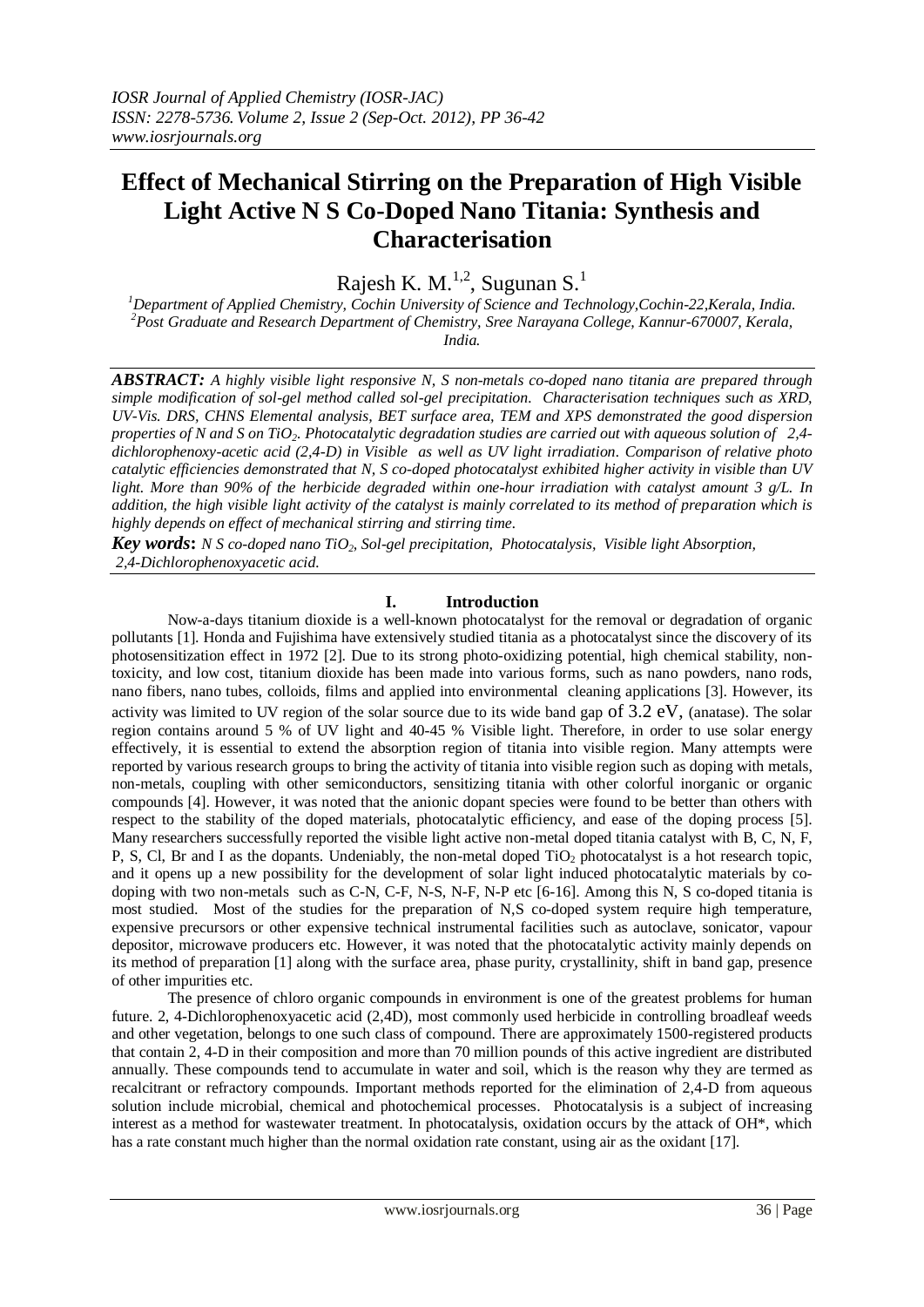There are many studies cited in literature for the photocatalytic removal or degradation of 2, 4-D with varying degree of success [1, 17-21]. However, most of them require a long time irradiation, use of UV light, and very low concentration of the reactant.

In this study, we use a modified sol-gel method with a simple mechanical stirring of the reaction mixture for the control of its surface characteristics and activity properties. However, to our knowledge, there are only few reports on the high percentage photocatalytic degradation of 2,4-D using anion co-doped titania via sol-gel method. Thus, the present work is aimed at a simple route for synthesis of highly visible light responsive N,S co-doped titania through sol-gel precipitation method. The catalysts were characterized by various techniques XRD, UV-Vis. DRS, CHNS elemental analysis, BET surface area, TEM, and XPS. The photocatalytic ability of the prepared samples in Visible and UV light are studied for the degradation of organic pollutant-herbicide- 2,4-D and the results are compared with pure titania prepared in the same manner and one of the commercial anatase titania.

#### **II. Experimental Section**

#### *2.1. Catalyst Preparation*

.

i) Pure Titania: For the preparation of pure titania 0.96g of Titanium tetraisopropoxide was dissolved in 7.85 g of isopropyl alcohol and to the mixture; 100 ml of distilled water was added drop wise with vigorous stirring at room temperature, it was aged for one day, dried below 70  $\degree$ C and calcined at 400  $\degree$ C for 4 hours. The sample denoted as  $L$  -TiO<sub>2</sub>

ii) N, S co-doped titania: A 100 ml aqueous solution of 1.0 %( w/v) thiourea was used as dopant source. The sample denoted as NS-TiO<sub>2</sub>. The commercial titania was obtained from Sigma Aldrich having 100% anatase denoted as  $A-TiO<sub>2</sub>$ .

#### *2.2. Characterization*

The X-ray diffraction (XRD) patterns were recorded using *Bruker* AXS D8 advance X ray Diffractometer with Ni filtered Cu Kα radiation( $\lambda = 0.15406$  nm). The intensities were obtained in the 20 range 10 - 70<sup>0</sup>. The crystallite size was determined from the broadening of the major peak in the XRD spectrum using the Scherrer equation.  $D= K \lambda / \beta \cos\theta$ . Where D is the crystallite size, K = 0.9 is a constant,  $\lambda$  is the X-ray wavelength, β is full width half maximum of the major peak and  $θ$  is the diffraction angle. The UV-Visible diffuse reflectance spectra (UV-Vis.DRS) were recorded in the range of 200-900 nm on a *Labomed* UVD–500 UV-Visible Double beam spectropho-tometer equipped with an integrating sphere assembly, using  $BaSO<sub>4</sub>$  as reflectance standard. The percent of nitrogen and sulphur in the sample were determined using the *Elementar Vario* EL III CHN analyzer. The Transmission Electron Microscopy (TEM) images were recorded *Jeol* 3010 ultrahigh resolution analytical electron microscope. A sonicated solution of the sample in alcohol, which evaporates on the TEM grid to form a dry film, was prepared. The X-ray Photoelectron Spectra (XPS) were recorded in an indigenously developed electron spectrometer equipped with *Thermo* VG Clamp-2 Analyser and a Mg Kα X-ray source (1253.6 eV,  $30mA \times 8 kV$ ). A thin sample wafer of 12 mm in diameter was used in these studies. Absolute binding energy of C 1s peak at 284.6 eV was used as an internal reference. The Brunauer-Emmett-Teller (BET) surface area of the samples was measured using *Micromeritics* Tristar 3000 surface area and porosity analyzer. The samples were activated at 90  $\rm{^0C}$  for 30 min. and degassed at 350  $\rm{^0C}$  for 4 hours under nitrogen flow.

#### *2.3. Photocatalytic Activity*

The photocatalytic experiments were carried out in an Oriel Uniform illuminator of 100 W Xe ozone free light sources with filter of 280-400 nm and 420- 630 nm at room temperature. About 10 ml of 10 $^{4}$ M aqueous solution of 2, 4-D was taken and 0.03g of the catalyst was added. The solution stirred under dark for 30 minutes to achieve adsorption-desorption equilibrium and illuminated for one hour. After irradiation, the mixture centrifuged and analyzed using HPLC [Luna ODS-2 C-18 column of 25cm, 5μm] with mobile phase of methanol/water/trifluoroacetic acid (1.0ml/min) in the ratio of 70:30:0.08 with UV detection at 230nm. Studies involve the change in amount of catalyst, different amount of dopant loading, comparison of percent degradation in visible and UV region, adsorption and kinetics studies. The photocatalytic ability of the catalyst reported as the percent degradation using the equation.

Percent of Degradation =  $[C_0 - C]$  x 100 /  $C_0$ .

Where  $C_0$  and C are the concentration of 2,4-D before and after irradiation.

## *3.1. Catalyst Preparation*

## **III. Results and Discussion**

In this section, we discuss the effect of mechanical stirring for the optimization of catalyst with very good morphology and activity. Normally in sol-gel method, the morphological properties can be controlled by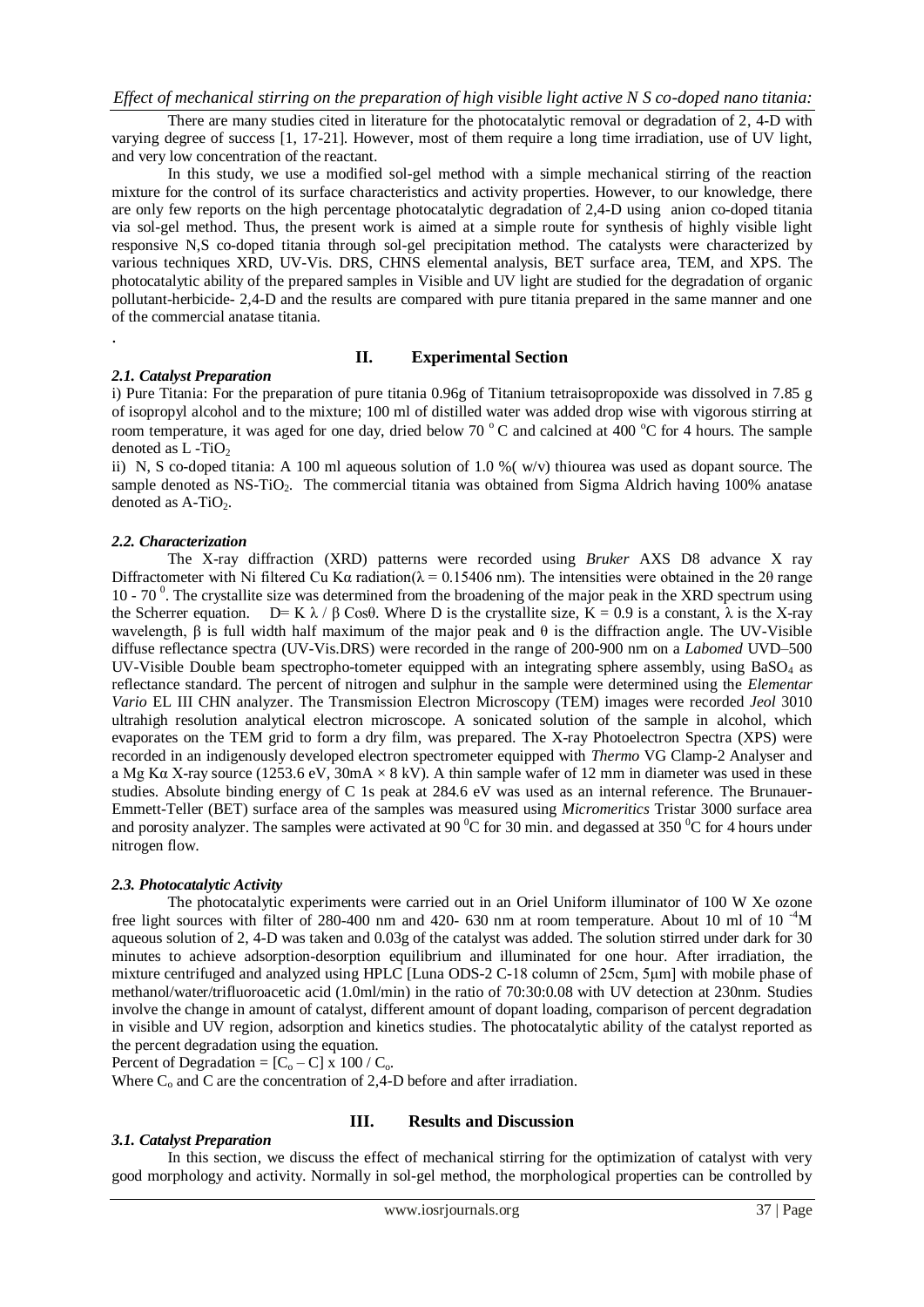the addition of acids or bases, which depends on the point of zero charge of the particles. In present study, we do not add any acid or bases; instead, we add the aqueous solution of the dopants dropwise. The presence of aqueous medium facilitates easy precipitation of precursor molecules through hydrolysis. As precipitation occurs rapidly, the morphological properties and activity of the catalyst reduced. In order to avoid the formation of precipitate we introduce a vigorous stirring of the solution mixture. The vigorous stirring helps to control the morphological properties through formation of a sol without formation of the precipitate. Vigorous stirring permits the formation of fine particles and prevent the degree of agglomeration. The particle-particle interaction is limited during the stirring. We also observe the contribution of stirring time towards the higher activity. In our study, we optimized the stirring time of 12 hours. And above this the activity was decreased (not shown here). As the time of stirring increases, the stability of doped species on the titania framework decreases. As the stability of dopant species decreases, it decreases the activity of the modified catalyst in visible light irradiation.

## *3.2. X-ray Diffraction*

Fig. 1 shows the XRD spectra. All the samples showed a major peak at  $2\theta$  of  $25.4^{\circ}$  which is the characteristic of (101) plane of anatase phase. The absence of other major peaks confirmed the presence of anatase phase only. All catalysts showed more or less equal 'd'spacing value (for the major peak) which indicated the stabilization of anatase phase by the dopant. The slight changes may be due to the lattice expansion along c- axis because of anion incorporation [10]. Moreover, the dopants also enhance the crystalline nature. The average crystallite size calculated from the broadening of (101) XRD peaks of anatase using the Scherrer equation are shown in Table 1. The broadening of the peaks in the prepared samples indicated that the particles size has decreased compared to commercial sample [22-25]. Peaks due to the dopants were absent. This revealed that the structure of titania is not affected by the incorporation of the dopants.

## *3.3. UV-Visible diffuse reflectance spectra*

UV Visible Diffuse reflectance spectra of the samples are shown in Fig. 2. The absorption edges obtained as the wavelength of the onset of the spectrum is converted to bandgap [11] using one of the forms of Kubelka-Munk function (Eg = 1239.8  $/\lambda$ ) as shown in Table 1. Incorporation of dopants N and S is indicated by the colour change of the samples from white to pale yellow. The doped samples showed a red shift in absorption maximum and possessed two absorption edges compared to pure titania. The absorption edges were related to original structure and doped structure of titania [15]. The red shift was due to the impurities incorporated into titania framework which resulted in narrowing the bandgap by mixing their p states with O 2p orbitals.

## *3.4. BET-Surface area measurements*

The specific surface area of the samples reported in Table 1, showed a noticeable increase compared to A-TiO<sub>2</sub>. This is one of the advantages of the sol-gel method [26]. The vigorous stirring of the reaction mixture allows the formation of fine particles that helps increase the surface area. The presence of dopant disturbed the hydrolysis-condensation reactions of the precursor and got well dispersed on the surface of titania which resulted in the increase of specific surface area.

## *3.5. Transmission electron microscopy (TEM) studies*

The TEM, Selected area electron diffraction (SAED) and High resolution TEM images of catalyst NS-TiO<sub>2</sub> shown in Fig. 3a-c. The TEM images showed that particle size of NS-TiO<sub>2</sub> is in the range 7-13nm. From the HRTEM and SAED the d value corresponding to the (101) plane of the anatase phase was calculated. The particle size and anatase (101) plane obtained from the TEM study showed very good agreement with XRD results. The powders found to be fine and slightly agglomerated.

## *3.6. X-ray Photoelectron Spectra studies*

Fig. 4a-d. shows the XPS spectra of NS-TiO<sub>2</sub>. The atomic concentration derived from the XPS data presented in Table 2. For oxygen the 1s XPS spectra was de-convoluted using Gaussian multi-peak fitting program and peak area at 529.3 eV was taken for atomic ratio calculation purpose. Areas for corresponding peaks were divided by the sensitivity factors in these calculations. At some places, C 1s peak with binding energy value of 284.8 eV was referred as standard value for the surface adventitious carbon. Thus, the binding energy values are reported by including this correction with an increase of 0.2 eV.

The Ti 2p XPS spectrum (Fig. 4a) showed two peaks, one at 458.4 and 464.1 eV. These were assigned to the Ti  $2p_{3/2}$  and Ti  $2p_{1/2}$  states. These doublet peaks were due to the spin-orbit splitting of Ti 2p [27]. The above values corresponded to the (IV) oxidation state of Ti. Thus in the prepared samples titanium is in (IV) oxidation state with stable Ti-O bond. For the pure titania these peaks are observed at 458.9 and 464.7 eV respectively, which were contributions from O-Ti-O in TiO<sub>2</sub> [24,28,29]. The binding energy shifts were smaller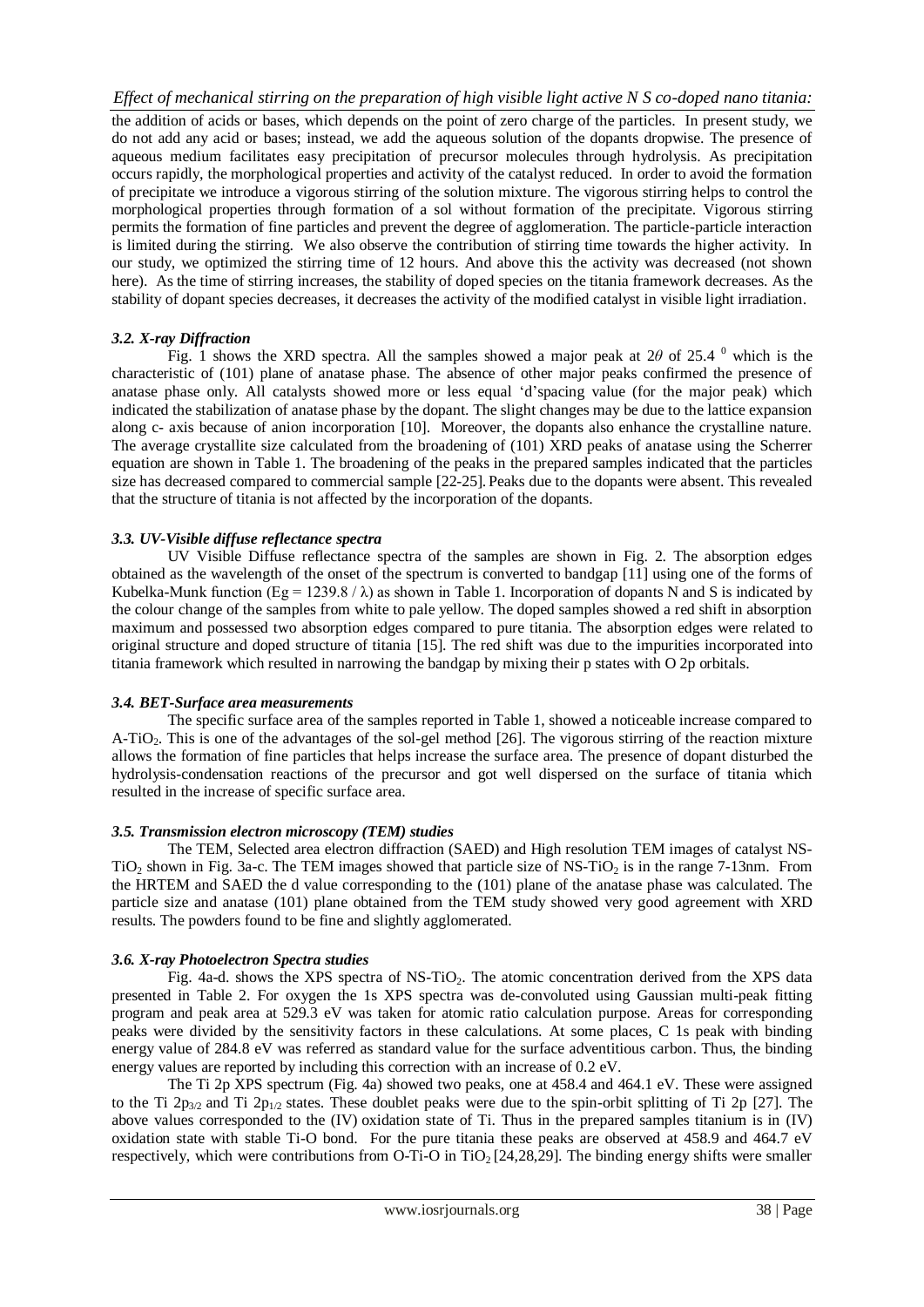for the doped samples. These shifts of Ti core level signal, which were attributed to Ti 2p peaks of Ti-O-N linkage, suggested the successful incorporation of the dopant into the titania lattice.

The O 1s XPS spectrum (Fig. 4b) showed a strong peak at 529.4 eV corresponding to bulk oxygen bonded to titanium. There are two weak shoulders, one at 531 eV due to oxygen attached to N and another weak shoulder at higher binding energy of 532.2 eV due to the incorporation of S as  $SO_4^2$ . The weak shoulder at higher binding energy was also associated with hydroxyl groups adsorbed on the  $TiO<sub>2</sub>$  surface.

The S 2p XPS spectrum (Fig. 4c) showed a peak at 168.5 eV corresponding S 2p 3/2 state. Ohno and Wang reported that the peak of S 2p at  $168.0 - 170.0$  eV corresponds to the S atom incorporated as cation in the form of S (VI) in titania network and peak at  $160.0 - 163.5$  eV corresponds to S atom as  $S<sup>2</sup>$  by anionic replacement of O from titania lattice [27, 30]. Thus the result indicated that the S in S (VI) state (as  $SO_4$ <sup>2</sup>). These sulphate ions can form  $S=O$  and  $S-O-S$  bonds on the TiO<sub>2</sub> surface, creating unbalanced charge on Ti and vacancies/defects in the titania network.

The N 1s XPS spectrum (Fig. 4d) showed a peak at 400.2 eV. The assignment of the XPS peak of N 1s has been under debate, and controversial hypotheses have been provided, since the preparation methods, conditions and source of dopant largely affect N XPS spectral features. Asahi et al. [5] reported atomic beta N peak at 396eV corresponding to substitutional N. Most researchers also agreed N 1s peak at 396-397.5 eV corresponding to N atoms which existed as Ti-N-Ti in titania network [24,28,29,31]. Viswanath et al. [15] and Ma et al. [31] supported the above and assigned the peak at 398-399 eV to O-Ti-N linkage in the crystalline TiO<sup>2</sup> lattice. Some researchers reported that the N 1s peak at 400 - 402 eV corresponds to molecularly adsorbed nitrogen in its oxidized state, which exists as Ti-O-N, and/or Ti-N-O linkages in titania network [24,28,29,31- 34]. Di Valentin et al. [35] have reported a significant advance toward the clarification of the above issues by means of electron paramagnetic resonance spectroscopy measurements and density functional theory calculations. They reported two types of N species in N-TiO<sub>2</sub>. Their spin-Hamiltonian parameters were consistent with calculations for both substitutional and interstitial N impurities. Thus our results indicates a peak at 400.2 eV can be assigned to the interstitial N bound to one lattice oxygen as Ti-O-N, in which the S atom is incorporated as S (VI) which is assigned to the  $SO_4^2$  adsorbed on the surface.

#### *3.7. Photocatalytic activity*

Due to the shift of absorption edge into the visible region, the modified catalyst should be photocatalytically active under visible light irradiation. The photocatalytic ability of the prepared samples were evaluated by the degradation of the herbicide 2,4-dichlorophenoxyacetic acid at room temperature. The percentage degradation of 2,4-D against the amount of catalyst shown in Fig. 5a. The Photocatalytic degradation of 2,4-D initially increases with increase of catalyst amount and shows a maximum of 90.7% with one hour irradiation and a catalyst amount of 3 g/L, after that there is no significant change. As the quantity of catalyst increases, the active site also increases which enhance the adsorption and increases the activity. Further increase of the amount of catalyst resulted in the increase of the active site, but the concentration of pollutants remains constant, as a result, the photo-excited species recombined easily and decreases the activity.

The photocatalytic degradation of 2,4-D against the amount of dopant source is shown in Fig. 5b. The percent of degradation increases with increase of amount of dopant source and reaches a maximum with dopant source amount of 1 %(w/v) after that its decreases. Further increases of dopant source concentration resulted in shielding the active site of titania, which leads to the decrease of absorption of light by the catalyst, subsequently decrease the surface concentration of photo excited species available for further reactions hence decrease the activity. The kinetics study (percent degradation against time) shows that (Fig.5c) photocatalytic degradation increases with increases the time of irradiation.

Table 3 shows comparison results of activities of NS-TiO2, Pure titania and commercial titania in Visible light, UV light and without light irradiation. Commercial and pure titania showed more degradation activity in UV light while the N,S co-doped catalyst showed higher activity in visible light. The N,S co-doped system showed more than 90% degradation within one-hour irradiation in visible region. The presence of dopant impurities in the TiO<sub>2</sub> lattice lead to narrow the band gap by mixing their p orbitals with the O 2p states [5]. This could be the reason for the shift of UV absorption maximum to visible region. The presence of impurities induce oxygen vacancies (F-type colour centre), which correlate the AB3 type absorption bands [36] and resulted in an improved visible light activity by mixing their p orbitals with O 2p states of the valance band. Higher surface area and smaller particle size could have also contributed to the photocatalytic activity by favoring the 2,4-D adsorption on the catalyst.

#### **IV. Conclusions**

We were successful to synthesize visible light responsive anatase N,S co-doped nano crystalline titania through sol-gel precipitation method. The mechanical stirring and its duration helps the catalysts with optimized morphological and activity properties. The XRD characterization showed that particles were crystalline in anatase phase, these are further confirmed by TEM analysis. The particle size  $(7 - 13$ nm) obtained from TEM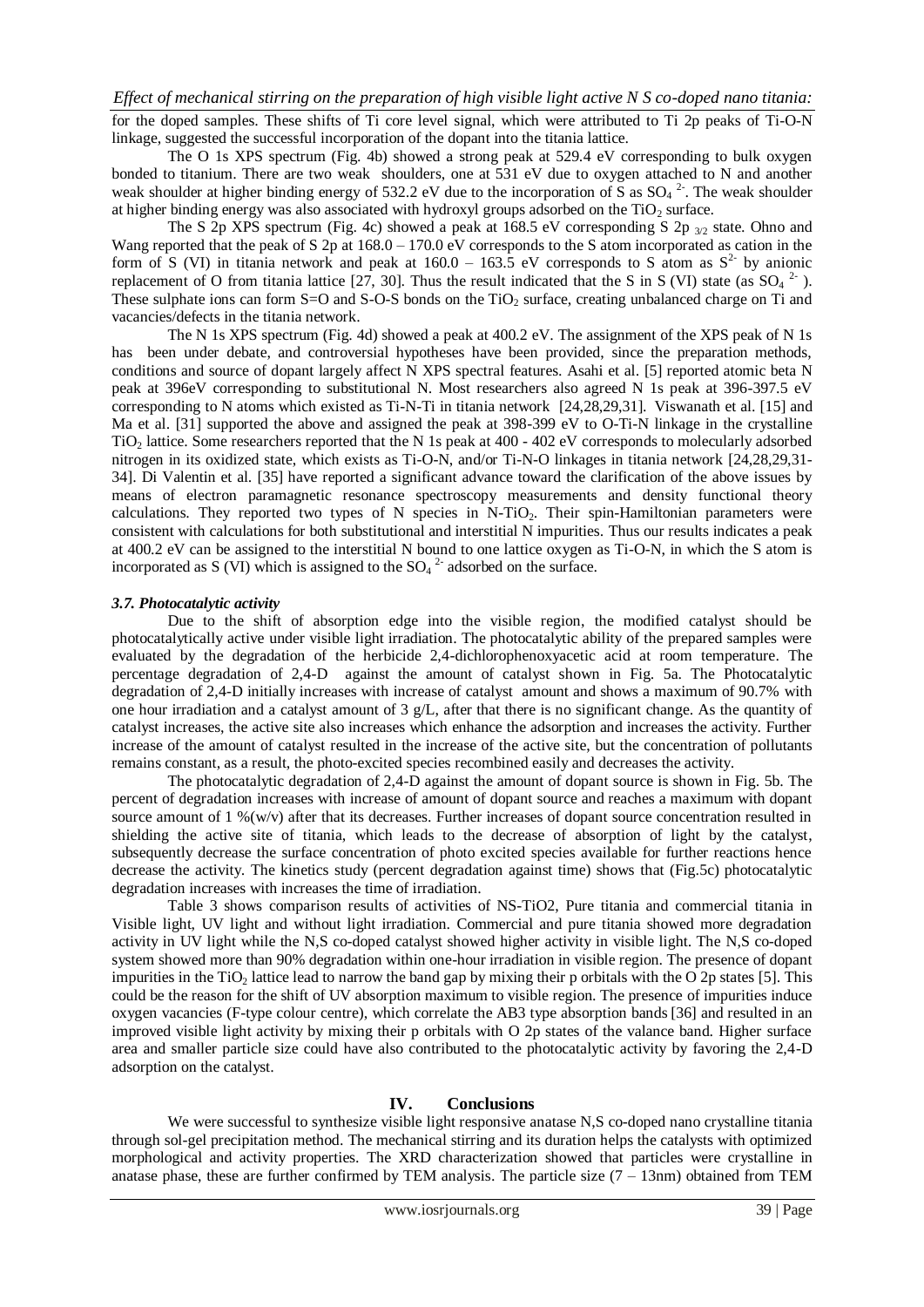showed very good agreement from XRD. The XPS and CHN analysis confirmed the incorporation of dopants N and S in titania lattice. The XPS showed that chemical nature of dopant such as N existed as Ti-O-N and S existed as S (VI) cation. UV Visible DRS spectrum showed that the absorption edges of doping catalysts shifted to visible region, which lead to narrowing of band gap. The photo catalytic activities of the samples were evaluated by the degradation of the herbicide 2,4dicholorophenoxyacetic acid. More than 90% of the herbicide was degrade within one-hour irradiation of visible light with catalyst amount of 3 g/L of N,S co-doped system. The higher activity is due to the presence of synergetic effect of two impurities (both N and S) in their lattice, which are responsible for consistent reduction of band gap.

#### **ACKNOWLEDGEMENT**

The authors are gratefully acknowledging the financial support given by the Board of Research in Nuclear Science (BRNS) (No. 2006/37/34/BRNS), Department of Atomic Energy (DAE), and Government of India. We are also gratefully acknowledging the analytical facility provided by SAIF, Cochin University of Science and Technology and SAIF, IIT Chennai.

#### **References**

- [1] F. Galindo, R. Gomez, M. Aguilar, J. Mol. Catal. A: Chem. 281 (2008) 119-225.
- [2] K. Honda, A. Fujishima, Nature 238 (1972) 37-38.
- [3] P.G. Wu, C.H. Ma, J.K. Shang, Appl. Phys. A. 81 (2005) 1411-1417.
- [4] X. Chen, S.S. Mao, Chem. Rev. 107 (2007) 2891-2959.<br>[5] R. Asahi, T. Morikawa, T. Ohwaki, K. Aoki, Y. Taga, S.
- [5] R. Asahi, T. Morikawa, T. Ohwaki, K. Aoki, Y. Taga, Science 293 (2001) 269-271.
- [6] F. Wei, L. Ni, P. Cui, J. Hazard. Mat. 156 (2008) 135-140.
- [7] H. Liu, L. Gao, J. Am. Ceram. Soc. 87 (2004) 1582-1584.
- [8] S. Zhang, L. Song, S. Zhang, D. Sun, B. Chen, React. Kinet. Catal. Lett. 97 (2009) 199-205.<br>
[9] Y. Xie. O. Zhao. X.J. Zhao. Y. Li. Catal. Lett. 118 (2007) 231-237.
- [9] Y. Xie, Q. Zhao, X.J. Zhao, Y. Li, Catal. Lett. 118 (2007) 231-237.
- [10] L. Lin, R.Y. Zheng, J.L. Xie, Y.X. Zhu, Y.C. Xie, Appl. Catal. B: Environ. 76 (2007) 196-202.
- [11] S. Yin, M. Komatsu, Q. Zhang, F. Saito, T. Sat, J. Mater. Sci. 42 (2007) 2399- 2404.
- [12] Y. Xie, X. Zhao, J. Mol. Catal. A: Chem. 285 (2008) 142-149.
- [13] M. Lim, Y. Zhou, B. Wood, Y. Guo, L. Wang, V. Rudolph, G. Lu J. phys. Chem. C. 112 (2008) 19655-19661.
- [14] H.A. Seibel II, P. Karen, T.R. Wagner, P.M. Woodward, J. Mater. Chem. 19(2009) 471-477.
- [15] S. Yin, K. Ihara, Y. Aita, M. Komatsu, T. Sato, J. Photochem.Photobiol. A: Chem. 179 (2006) 105-114.
- [16] J. Yu, M. Zhou, B. Cheng, X. Zhao, J. Mol. Catal. A: Chem. 246 (2006) 176-184.
- [17] S.P. Kamble, S.P. Deosarkar, S.B. Sawant, J.A. Moulijn, V.G. Pangarkar, Ind. Eng. Chem. Res. 43 (2004) 8178-8187.
- [18] R.R. Giri, H. Ozaki, S. Taniguchi, R. Takanami, Environ. Sci. Technol. 5 (2008) 17-26.
- [19] X. Zhang, H. Liu, W. Li, G. Cui, H. Xu, K. Han, Q. Long, Catal. Lett. 125 (2008) 371-375.
- K. Djebbar, A. Zertal, T. Sehili., Environ. Technol. 27 (2006) 1191-1197.
- [21] M. Alvarez, T. Lopez, J.A. Odriozola, R.D. Gonzalez, J. Nanosci. Nanotechnol.8 (2008) 6414-6418.
- [22] K. M. Reddy, B. Baruwati, M. Jayalakshmi, M. MohanRao, S.V. Manorama, J. Solid State Chem. 178 (2005) 3352-3358.
- [23] H-L Qin, G-B Gu, S. Liu, C. R. Chimie 11 (2008) 95-100.
- [24] M. Sathish, B. Viswanathan, R.P. Viswanath, C.S. Gopinath, Chem. Mater.17 (2005) 6349-6353.
- H. X. Li, J. X. Li, Y. I. Huo, J. Phys. Chem. B 110 (2006) 1559-1565.
- [26] R. Gomez, T. Lopez, E.OrtizIslas, J. Navrrete, E. Sanchez, F. Tzompantzi, X. Bokhimi, J. Mol.Catal. A: Chem.193 (2003) 217-226.<br>[27] Y. Wang, Y. Meng, H. Ding, Y. Shan, X. Zhao, X. Tang, J. Phys. Chem. C 112 (2008) 66
- [27] Y. Wang, Y. Meng, H. Ding, Y. Shan, X. Zhao, X. Tang, J. Phys. Chem. C 112 (2008) 6620-6626.
- X. Chen, C. Burda, J. Phys. Chem. B 108 (2004) 15446-15449.
- [29] M. S. Wong, H. P. Chou, T. S. Yang, Thin solid films 494 (2006) 244-249.
- [30] T. Ohno, T. Mitsui, M. Matsumura, Chem. Lett. 32 (2003) 364-368.
- [31] X. Z. Shen, J. Guo, Z. C. Liu, S. M. Xie, Appl. Surf. Sci. 254 (2008) 4726-4731.
- [32] T. Ma, M. Akiyama, E. Abe, I. Imai, Nano lett. 5 (2005) 2543-2547.
- [33] S. Sakthivel, M. Janczarek, H. Kisch, J. Phys. Chem. B 108 (2004) 19384-19387.<br>[34] N. C. Saha, H. G. Tompkins, J. Appl. Phys. 72 (1992) 3072-3079.
- 
- [34] N. C. Saha, H. G. Tompkins, J. Appl. Phys. 72 (1992) 3072-3079. [35] C. Di Valentin, G. Pacchioni, A. Selloni, S. Livraghi, E. Giamello, J. Phys. Chem. B 109 (2005) 11414-11419.
- [36] V. N. Kuznetsov, N. Serpone, J. Phys. Chem. C 113 (2009) 15110-15123.

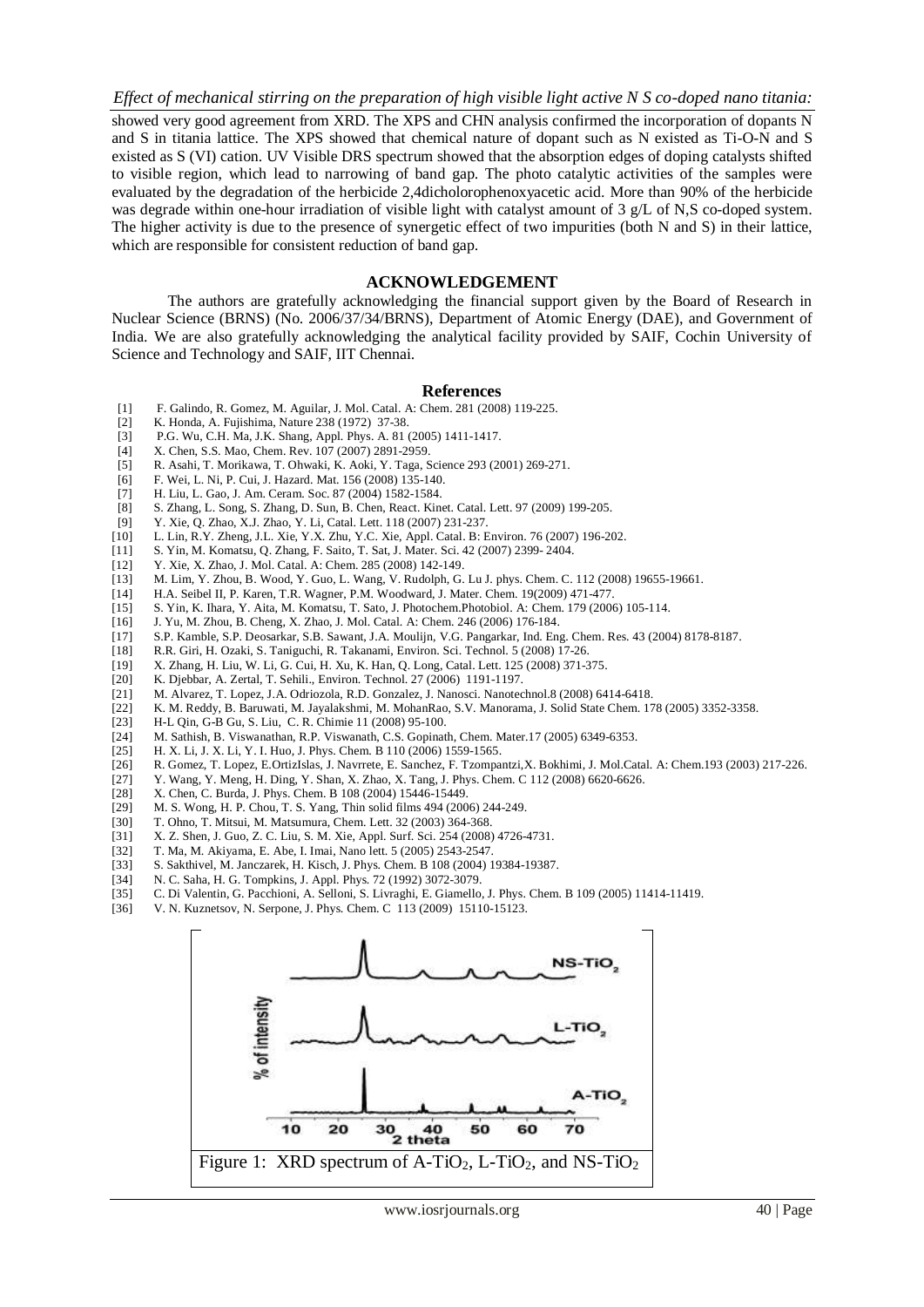